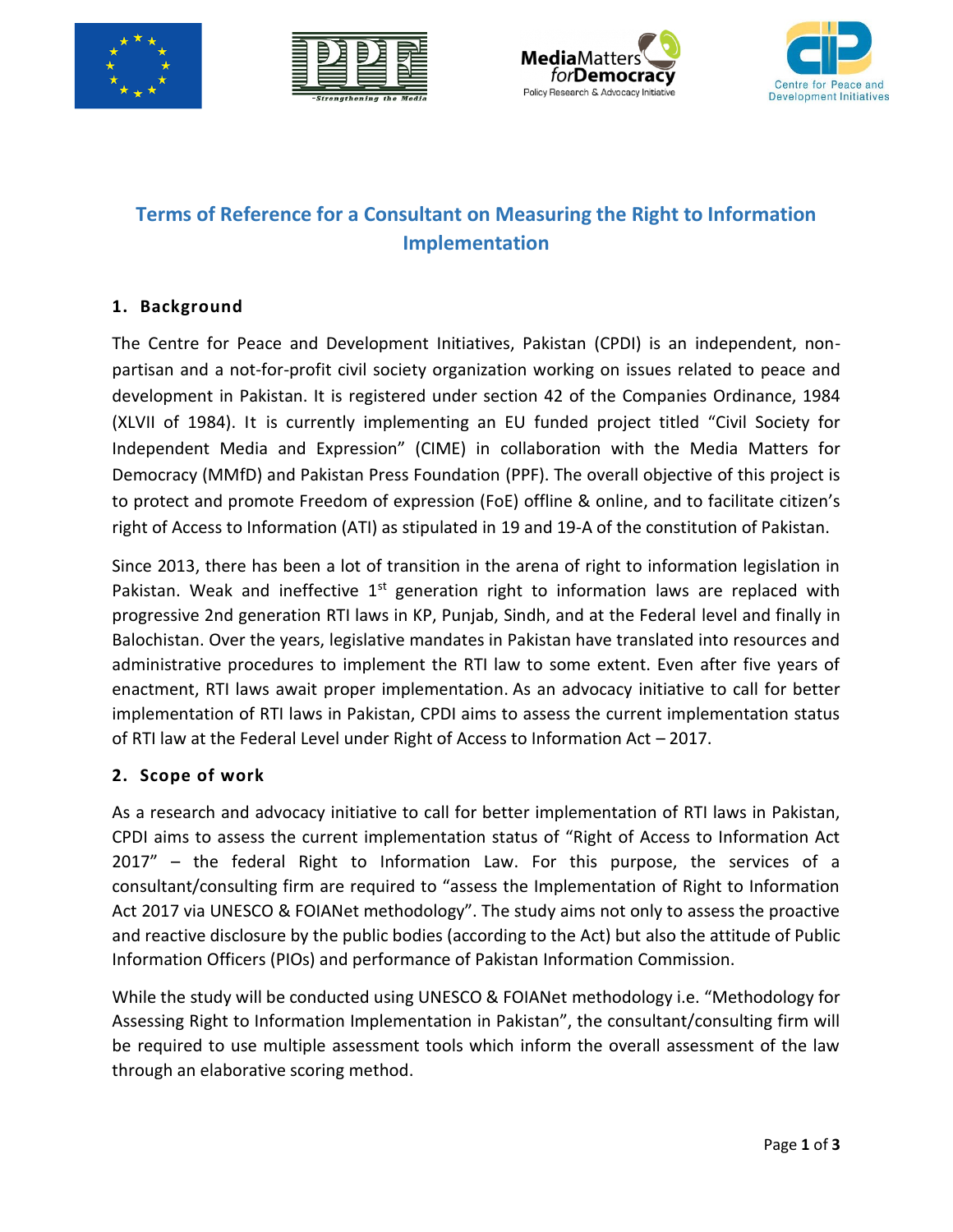







# **3. Expected Outcomes/Deliverables**

Following are the assessment tools which are expected to be utilized for the study by the consultant/ consulting firm while producing the final deliverable:

| <b>Assessment Tools</b>                                                                  |
|------------------------------------------------------------------------------------------|
| Desk based literature review                                                             |
| Other-desk based review including websites of the public bodies for proactive disclosure |
| Key Informant Interviews                                                                 |
| Self-Assessments                                                                         |
| <b>Office Visits</b>                                                                     |
| <b>RTI Request Testing</b>                                                               |

## **4. Final Deliverable**

An Assessment Study on the Implementation of Right to Information Act 2017 should be produced as a final deliverable of this assignment along with an Assessment score card for yearly reporting.

#### **5. Time lines (Duration of Work) and reporting Requirements**

The work on the assignment is expected to start immediately after signing of the contract for the Assessment of RTI implementation at Federal level. The duration of the assignment is of 23 days including research and write-up. The consultant will be required to submit the final report on the Assessment of RTI implementation of the Federal Law with a data score sheet which will be managed by CPDI after the assignment is successfully concluded under time-frame on agreed timelines. This final report should be submitted in a separate document including all annexure, pictures and informed consent (in case of individual pictures on the prescribed format). The draft final report will only be considered "Final" upon approval from the Project Manager.

#### **6. Institutional Arrangements**

The assignment will be led by CPDI Project Manager – CIME. However, the consultant/firm will be required to incorporate the feedback from other units of the organization(s) MMFD and PPF if need be. All payments will be made in PKR and final payment will only be released upon satisfactory closure of the assignment and approval from the Project Manager CIME.

#### **7. Geographical Spread**

The study will be conducted in Islamabad Capital Territory given the scope decided by project team and consultant during initiation meetings. Since the study entails extensive interaction with representatives from Federal Information Commission, Federal Information Commissioner(s),